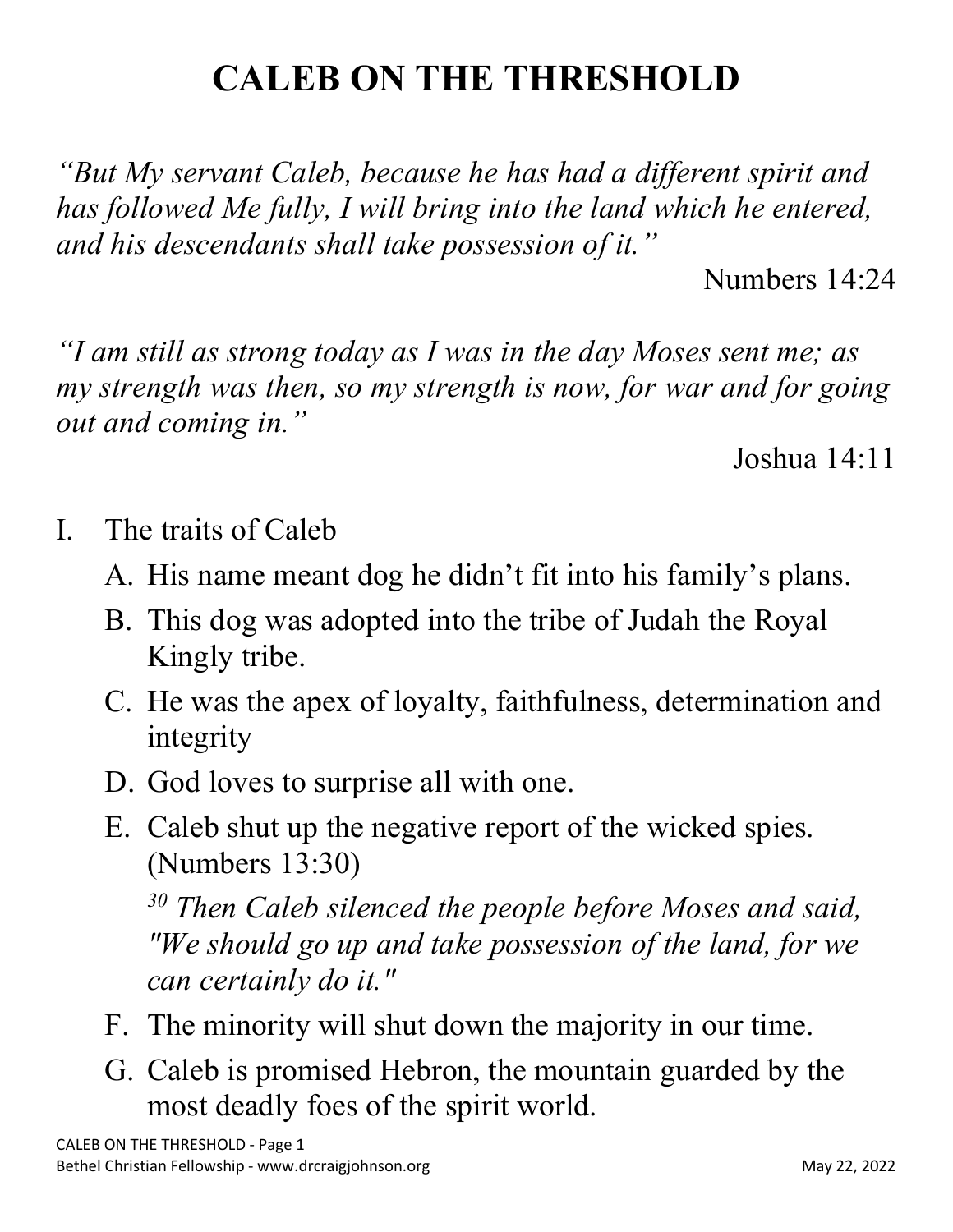- H. Caleb doesn't have gifts talents and abilities he himself is the weapon of God's hand.
- I. Only a Caleb Spirit has the influence to sway the culture and win this generation.
- J. Caleb and Joshua rent their garments and delivered the minority report. Which was the truth.
- II. A Minority report over a Majority report.
	- A. Twelve spies went into the promise land and experienced its splendor. (Numbers 13)
	- B. Ten brought a faithless majority report. (Numbers 13:27-29,31-33)

*<sup>27</sup> They gave Moses this account: "We went into the land to which you sent us, and it does flow with milk and honey! Here is its fruit. 28 But the people who live there are powerful, and the cities are fortified and very large. We even saw descendants of Anak there. 29 The Amalekites live in the Negev; the Hittites, Jebusites and Amorites live in the hill country; and the Canaanites live near the sea and along the Jordan." ... 31 But the men who had gone up with him said, "We can't attack those people; they are stronger than we are." 32 And they spread among the Israelites a bad report about the land they had explored. They said, "The land we explored devours those living in it. All the people we saw there are of great size. 33 We saw the Nephilim there (the descendants of Anak come from the Nephilim). We seemed like grasshoppers in our own eyes, and we looked the same to them."*

C. Two brought a perfect minority report. (Numbers 14:7-9)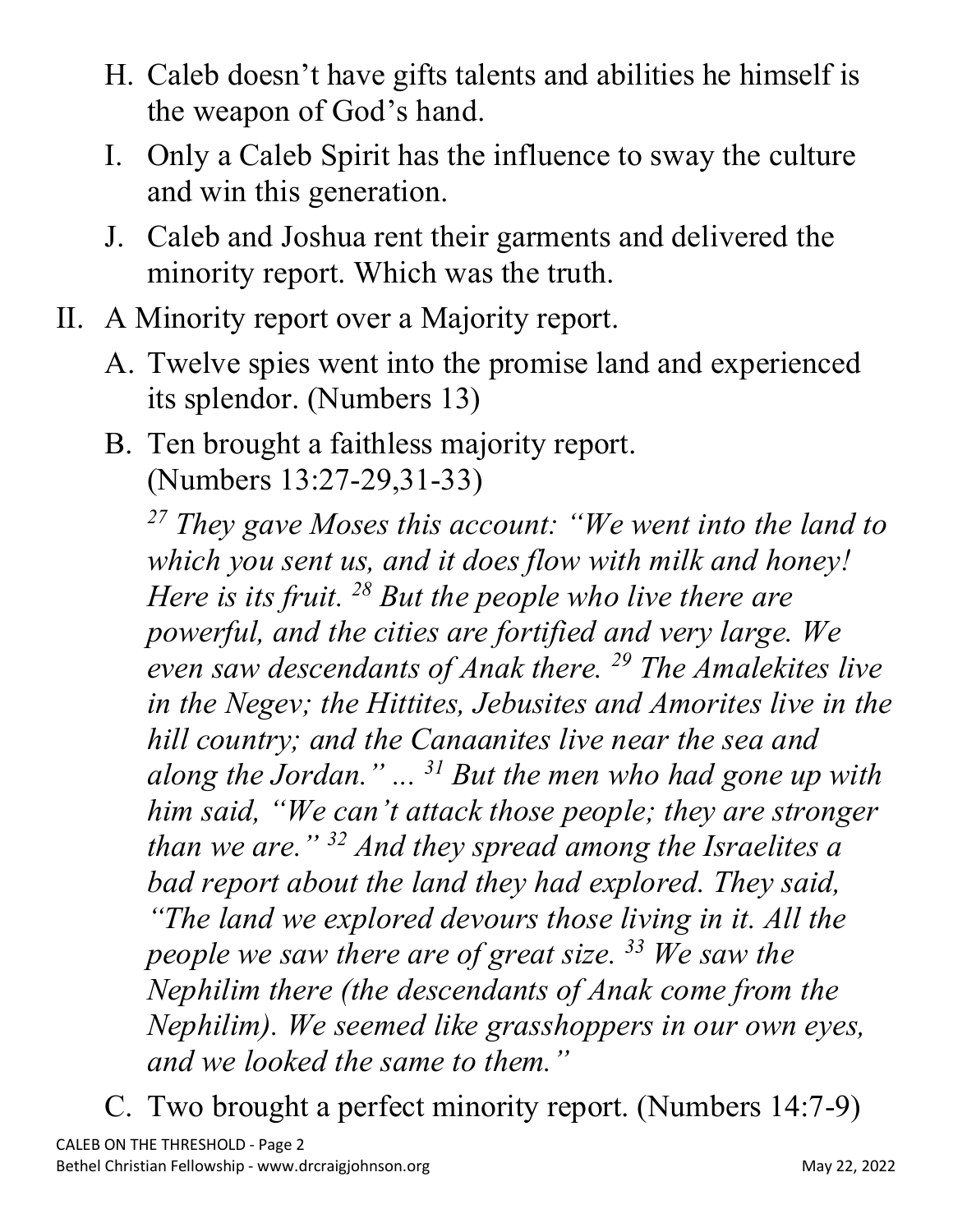*<sup>7</sup> and said to the entire Israelite assembly, "The land we passed through and explored is exceedingly good. 8 If the LORD is pleased with us, he will lead us into that land, a land flowing with milk and honey, and will give it to us. 9 Only do not rebel against the LORD. And do not be afraid of the people of the land, because we will devour them. Their protection is gone, but the LORD is with us. Do not be afraid of them."*

- III. Ten names you've never heard. (And for good reason)
	- A. Shamuah Famous. Tribe of Gad. (Numbers 13:14)
	- B. Shaphat He hath judged. Tribe of Simeon. (Numbers 13:5)
	- C. Igal He will vindicate. Tribe of Issachar. (Numbers 13:7)
	- D. Palti Deliverance by God. Tribe of Benjamin. (Numbers 13:9)
	- E. Gaddiel God hath given fortune. Tribe of Zebulun. (Numbers 13:10)
	- F. Gaddi Fortunate. Tribe of Mannasseh. (Numbers13:11)
	- G. Ammiel Kinsman of God. Tribe of Dan. (Numbers13:12)
	- H. Sethhur Secreted/Hidden. Tribe of Asher. (Numbers 13:13)
	- I. Nahbi Concealed/ Jehovah protects. Tribe of Naphtali. (Numbers 13:14)
	- J. Geuel Majesty of God. Tribe of Gad. (Numbers 13:15)
	- \* All ten refused to actualize their potentials and inherit the Promised Land through faith. They had reputations to guard. They were princes, leaders, men of renowned.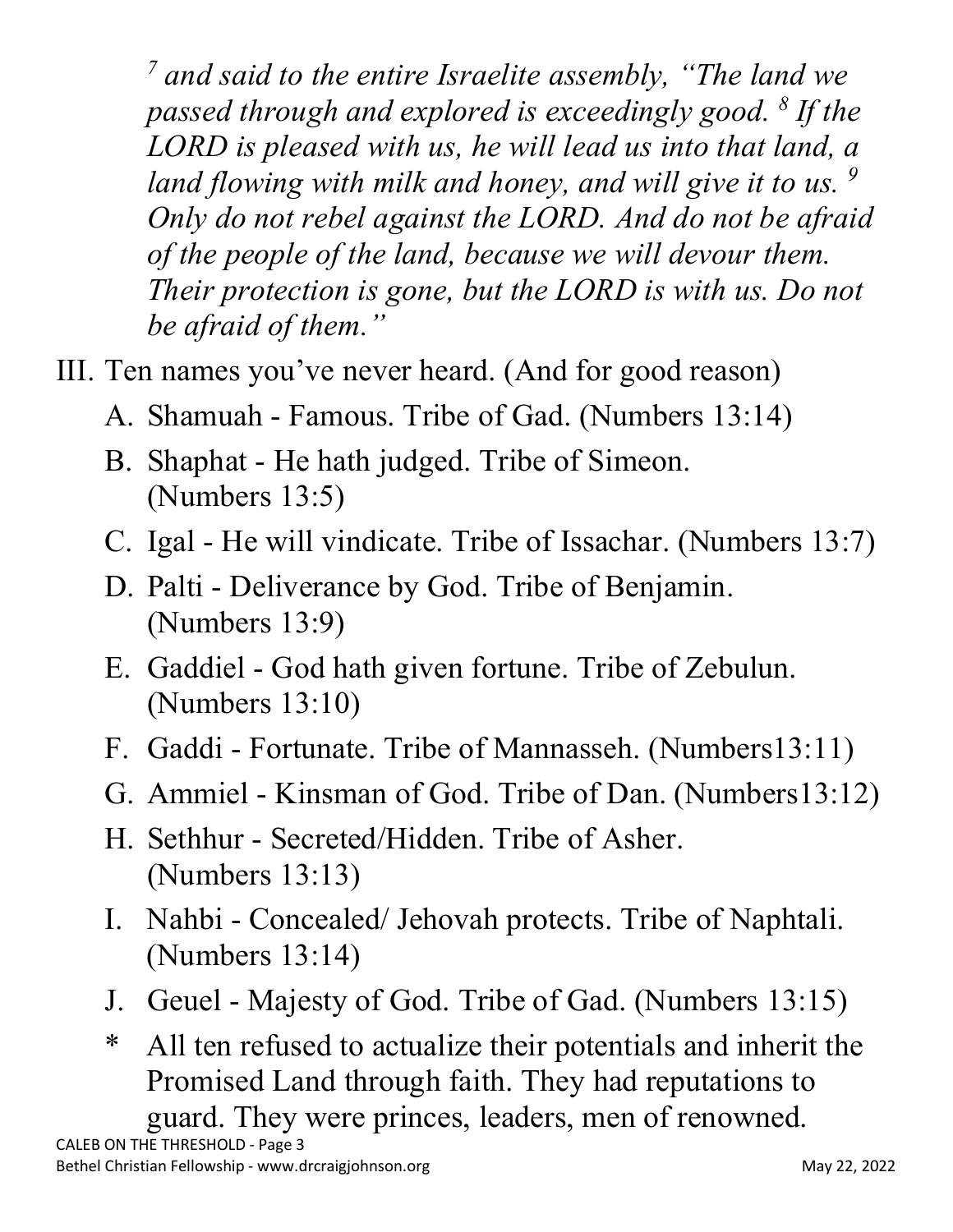\*\* Dr Carol Dweck wrote a book, "Mindset."

The ten spies had a "fixed mindset". Such people are laden with expectations and are risk averse they do not want to be seen to fail so their view is: we can't win so we shouldn't try.

## IV. Caleb and Joshua / Celebrating the remnant who possess "Another Spirit!"

These two had a "growth mindset." They did not fear failure they relished challenges and were unafraid of risks and trials.

- \* Caleb was a man with "Another Spirit" (Numbers 14:24) *<sup>24</sup> But because my servant Caleb has a different spirit and follows me wholeheartedly, I will bring him into the land he went to, and his descendants will inherit it.*
- A. Caleb chose his destiny over his birth heritage. He wasn't an Israelite but an Edomite.

(Numbers 32:12)

*<sup>12</sup> not one except Caleb son of Jephunneh the Kenizzite and Joshua son of Nun, for they followed the LORD wholeheartedly.*

- B. He received his promise at 40 years of age. His reward was postponed until he was 85 years young.
- C. Caleb looked forward and never backward.
- D. Caleb gave himself wholly unto God. He withheld nothing.
- E. Caleb chose faith over fear.
- F. Caleb was aggressive, not passive.